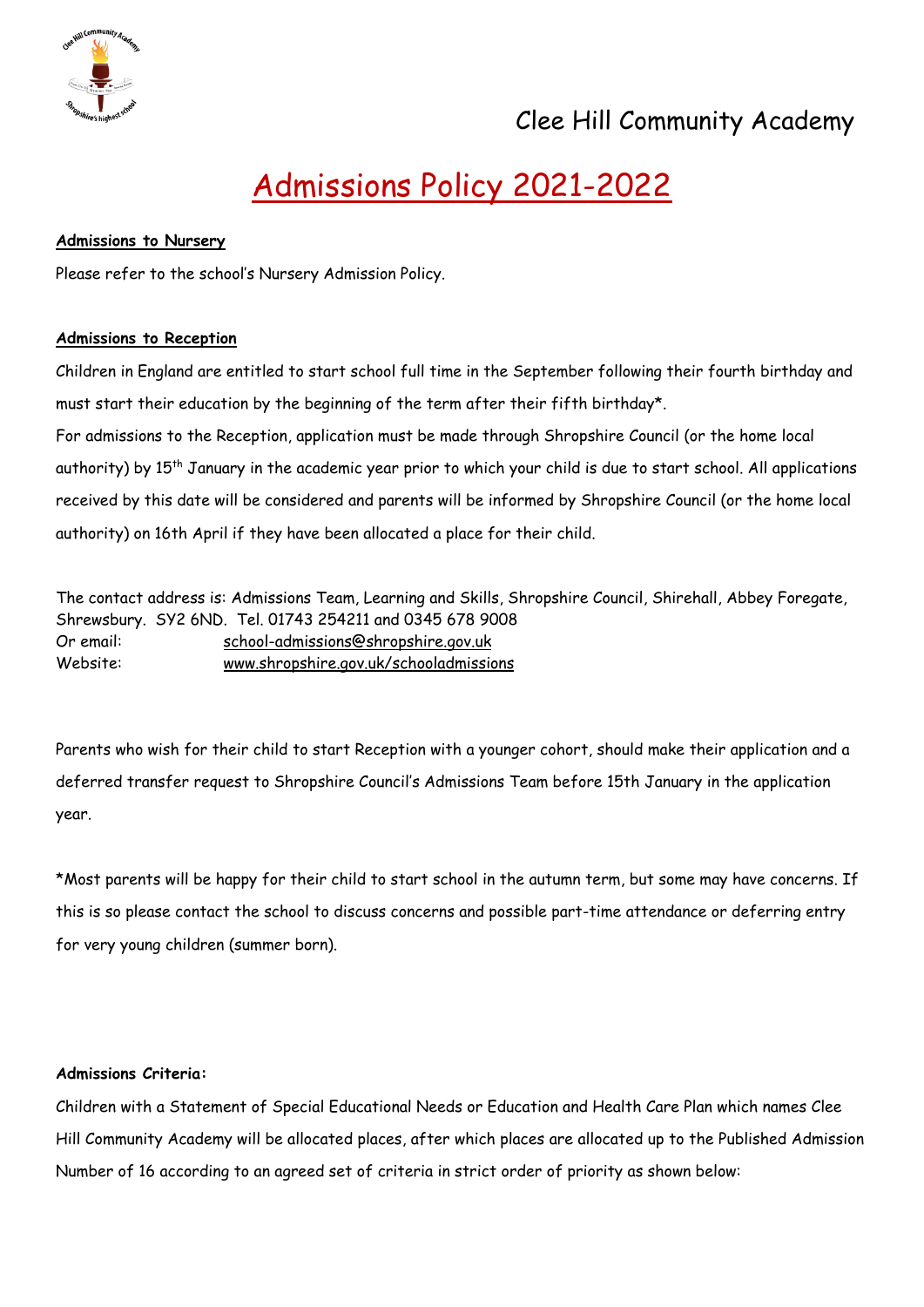

1a: Looked after children and children who were previously looked after but immediately after being looked after became subject to adoption, a child arrangement order, or a special guardianship order. *<sup>1</sup>* 1b: Children who appear (to the admission authority of the school) to have been in state care outside of England

and ceased to be instate care as a result of being adopted. *<sup>2</sup>*

2. Children living inside the designated catchment area will have priority of admission. If there are not enough places for all the children in the catchment area then the following criteria for admission will apply in order: 2a. Priority will be given to children living within the catchment area who will have an older sibling at the school on the day they are due to start school.

2b. After that, priority will be given to other children who live within the catchment area.

3. If there are spaces still available after the above criteria have been applied, children living outside the designated catchment area will be offered places according to the following criteria:

3a. Children who will have an older sibling at the school on the day they are due to start school. 3b All other children.

### Notes

- <sup>1</sup>A looked after child is a child who is in the care of a local authority in England, or is being provided with accommodation by a local authority in England in the exercise of their social services functions.
- <sup>2</sup>A child is regarded as having been in state care in a place outside of England if they were accommodated by a public authority, a religious organisation or any other provider of care whose sole purpose is to benefit society
- Each category will be rank ordered according to the distance from home to school as a straight line measurement.
- A sibling connection is defined as a brother or sister, step-brother or step-sister, half-brother or halfsister, living at the same address as part of the same family unit and of compulsory school age (i.e. 5 – 16 years). Adopted siblings are also included. Older siblings must be attending the school on the date the younger sibling is due to start there. However, cousins or other relatives who take up residence in a home in order to establish an 'in catchment area' address will not be given priority under the sibling criterion.

For admissions purposes all distances are measured as a straight line distance on a computerised mapping system between the home address and the nearest entrance gate of the relevant school by pinpointing their eastings and northings. The shortest distance being given highest priority. Where two addresses are within the same block of flats, the lowest number of flat nearest the ground floor will be deemed to be the nearest in distance.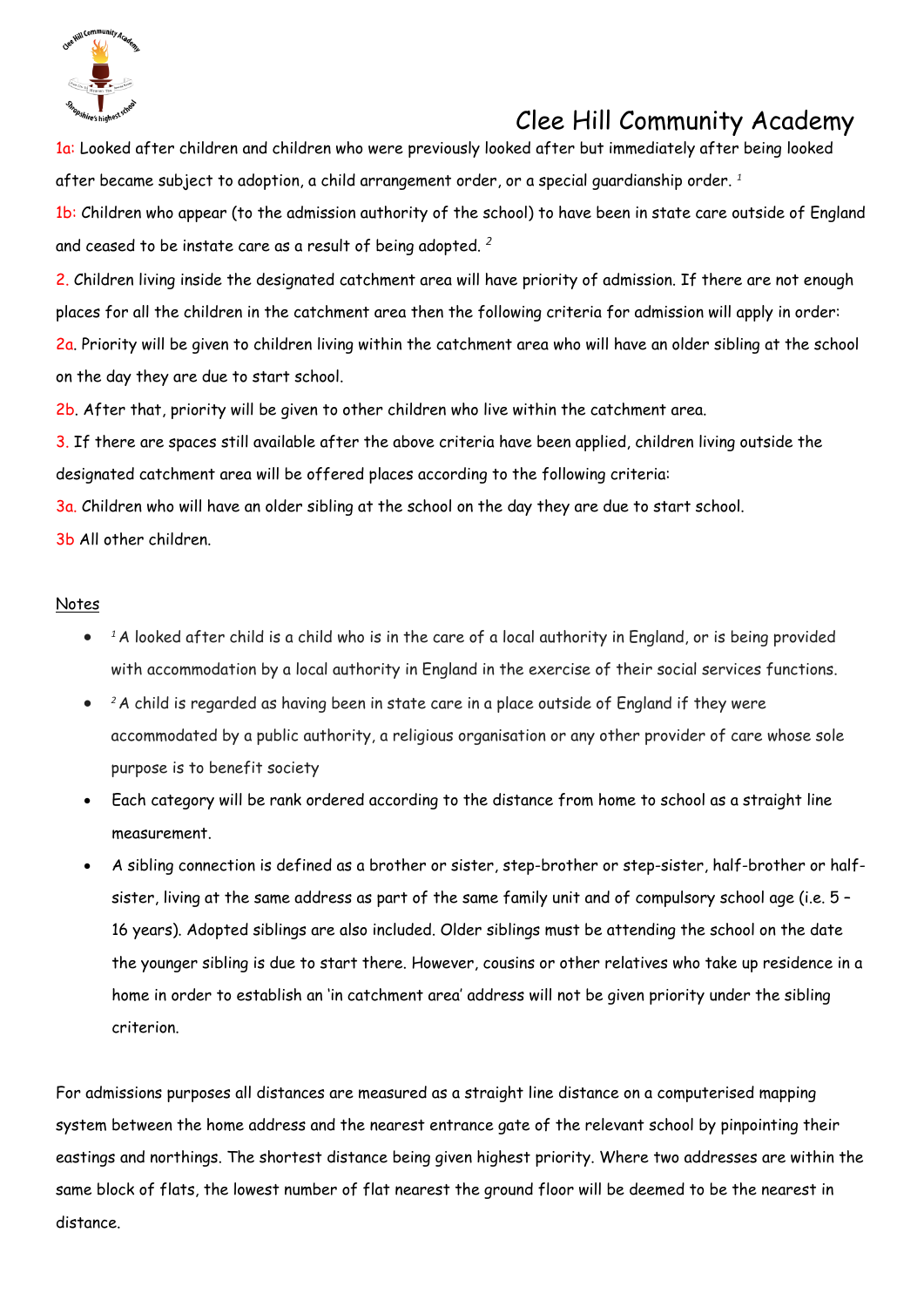

The Admissions Committee are responsible to ensuring that applicants are ranked in accordance to our admission's policy and reported at the following Full Governor's meeting.

In the event that two applications are exactly the same after all other criteria have been taken into account a tie breaker will be used. This will be by random allocation and overseen by an independent party not connected with the admissions process.

If unsuccessful on allocation day, Shropshire Council will offer a review when the waiting list will be formed from those parents who advise the Admissions Team that they wish to pursue a place at the school. At the end of the review period, parents who have still not been successful in securing a place have the right to appeal against the decision. Parents may remain on the waiting list from the review period onwards.

For the first term of Reception Shropshire Council will continue to maintain a waiting list for unsuccessful applicants. If any vacancies arise, places will be offered to applicants on the waiting list in strict accordance with normal published oversubscription criteria.

#### **Mid-term or In-Year applications**

Mid-term applications will be dealt with using the same admissions criteria given above. To apply for a place other than the start of Reception, parents should apply directly to the school on a mid-term application form available the Shropshire Council website [www.shropshire.gov.uk/schooladmissions](http://www.shropshire.gov.uk/schooladmissions) or from school. If there is a space in the relevant year group a place will be granted. If the application is for a place in an over-subscribed year group then the Headteacher will meet the Chair of Governors to consider whether additional places can be offered above the published admission number. The decisions should then be reported back to the Admissions Committee and shared at the next Full Governors Meeting.

If a place cannot be offered, parents will receive a formal letter and information on how to appeal against the decision from Shropshire Council Admissions Team.

Other than the first term of Reception, the school will maintain a waiting list for unsuccessful applicants. If any vacancies arise, places will be offered to applicants included on the waiting list in strict accordance with normal published oversubscription criteria. If a place can be offered the applicant will be expected to take up the place within 6 school weeks or by the start of the next half term, whichever is the earliest date, with the exception of Reception children who have deferred entry until later in the same academic year. If an offer of a place is refused, the name will be removed from the waiting list. At the end of the first term of the academic year of admission, the waiting list will transfer from Shropshire Council to the school.